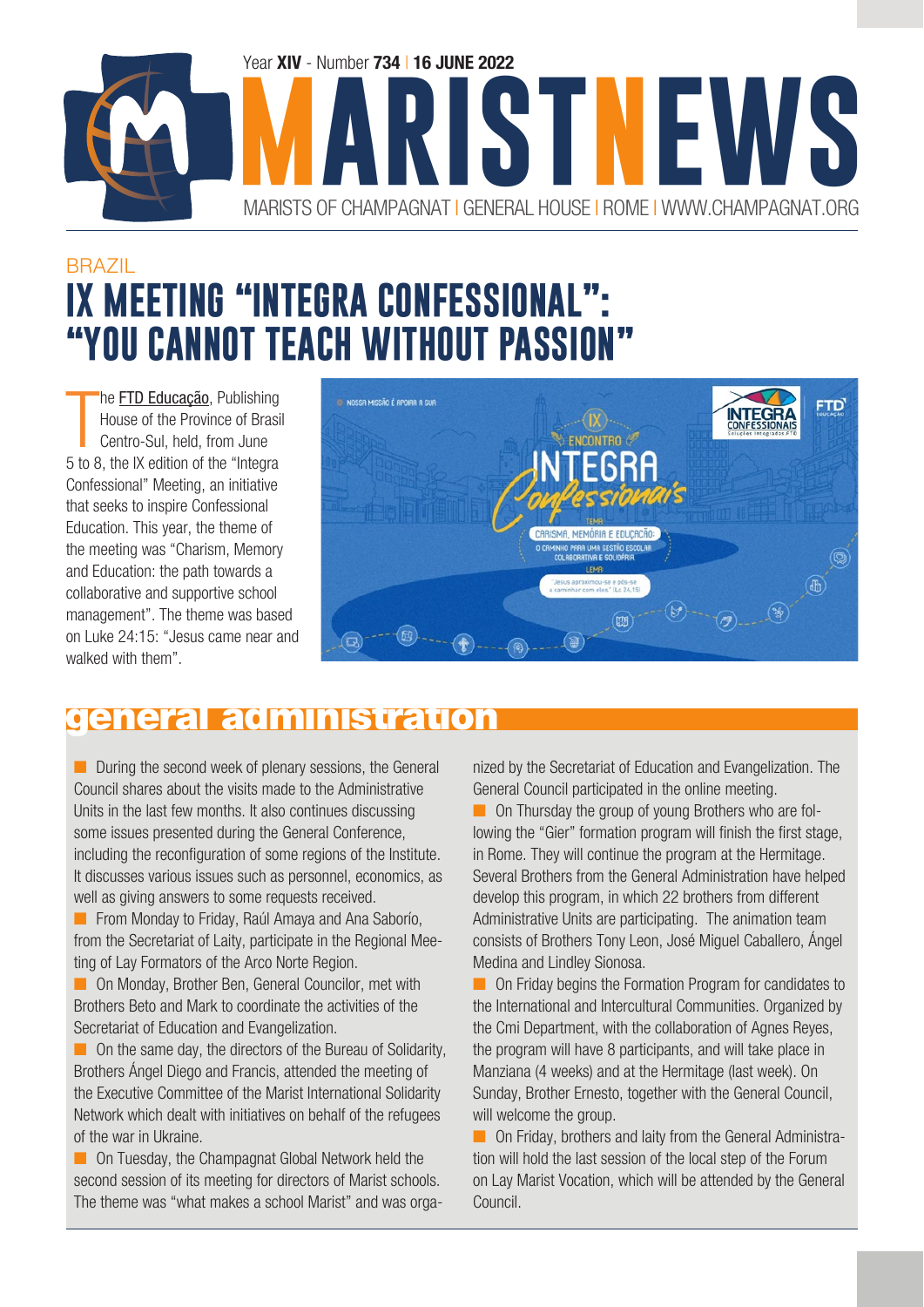The event was attended by 175 representatives of the 274 religious congregations that manage 781 schools associated with the FTD, a Marist institution with 120 years of history. The event included panels with several Catholic institutions, among them the National Conference of Bishops of Brazil (CNBB), the Conference of Religious



of Brazil (CRB) and the National Association of Catholic Education of Brazil (ANEC). There was also a moment of formation with Ricardo Mariz and Emília Cipriano.

The "[Magna Lecture](https://youtu.be/7R43c-eLHWQ)" was given by Dom Angelo Zani, Secretary Emeritus of the Congregation for Catholic Education of the Holy See.

### **MESSAGE OF CARDINAL PIETRO PAROLIN, SECRETARY OF STATE OF THE HOLY SEE**

Another highlight of this year's edition was the Message sent on behalf of Pope Francis by Cardinal Pietro Parolin, Secretary of State, to the participants, which is reproduced below.

In the name of Pope Francis, I greet with esteem all the participants in this IX "Integra Confessional" Meeting, addressing a word of thanks to the promoters of this praiseworthy initiative of sharing and reflection. Enlightened by the Gospel passage that narrates the experience of the disciples on the road to Emmaus, you are invited to experience during this assembly the encouraging presence of Jesus, who also today draws near and sets out on the journey with humanity (cf. Lk 24:15). After this experience, the disciples said to one another: "Were not our hearts burning within us as he spoke to us on the road and explained the Scriptures to us? To educate is to make our hearts burn! In this regard, the Holy Father recalls that "one cannot teach without passion" (Address to the Italian Catholic Union of Teachers, Leaders, Educators and Formators, 14/111/2015). To every religious or lay representative of Catholic education in

Brazil or Latin America and participant in this meeting, I leave the challenge to let oneself be captivated by the method of Jesus, which does not mean a list of external techniques, but a style cultivated interiorly from the wise dialogue with the Father. The method of Jesus is naturally reflected in the journey to Emmaus and can be developed in the following points: initiative of closeness, attentive and inclusive listening, prolonged dialogue, sharing at the table. The risen Master's way of relating transfigures the memory of his disciples, who pass from sadness and discouragement to hope and uncontainable joy. I wish you all every success in your work, while conveying to you the spiritual closeness of His Holiness Pope Francis, who, in sending you his Apostolic Blessing, encourages each of you to learn from Jesus the ardor of mercy and the art of solidarity.

Cardinal Pietro Parolin, Secretary of State of the Holy See

### BRASIL CENTRO-SUL **MEETING OF THE FORUM ON THE LAY MARIST VOCATION**

n June 4, the Province of Brasil Centro-Sul held the provincial meeting of the [International Forum on the Lay Marist Vocation](https://champagnat.org/en/international-forum-on-the-lay-marist-vocation/), the culmination of the second stage of the process that will end in November 2024. There were sixty participants.

During the last few months, the Province has discussed various topics in formative workshops.

At the last meeting, the three members elected to represent the Province at the International meeting in Rome, which will take place November 4-11, 2022, were presented: João Gabriel Soares Sedrez, Lay Youth, from São Paulo; Josmari Pauzer, Fraternity of the Holy Family of the CMMF, from Curitiba; and Br. Alison Furlan, Provincial Advisor of the CMMF.

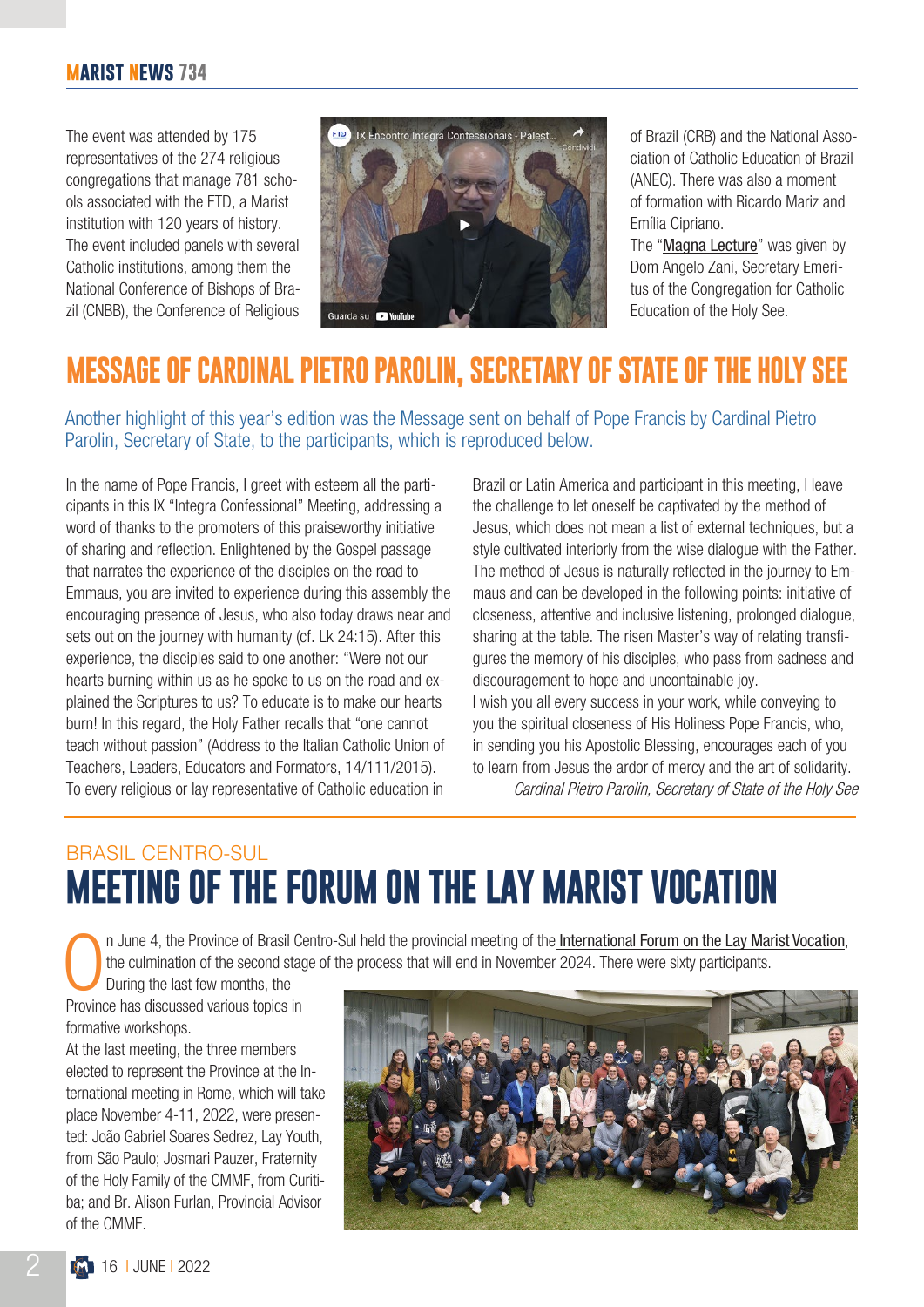### NEW ZEALAND **100 YEARS OF MARIST EDUCATION IN HAMILTON**

n Sunday June 5, Marist people gathered at St John's College to celebrate the 100 years of Marist presence in Hamilton. Mons. Frank (former Brother) and Fr. Chris



concelebrated Mass, with Mons. Frank giving a homily in which he offered fulsome praise of the contribution that the Brothers had made to the Church in the city over those 100 years.

The Mass was followed by a lunch prepared by the staff and students of the Cooking Department of the College. Shane Tong, the Principal, spoke about the College of today

and how it was following the Marist tradition. Br Doug offered his thoughts on the situation of the Brothers in New Zealand today, highlighting the move into a new Province in December and the focus on Champagnat Marists to continue the work begun by the Brothers of yesteryear. Mons Frank then shared some events involving Brothers during his time as a student at the College.

### **MEXICO V ASSEMBLY OF THE INTERNATIONAL NETWORK OF MARIST PUBLISHING HOUSES**

 $\overline{\bigcup_{\text{Oiv.}}\,}$ n May 25 and 26, the V Marist Publishing Network Assembly was held in Mexico City. In addition to the representatives of the publishing houses [FTD](https://ftd.com.br/)  [Educação](https://ftd.com.br/), [GRAM Editora](http://grameditora.com.ar/), and [EDELVIVES](https://edelvives.com/), Brother Carlos Alberto Rojas, Director of the Secretariat for Education and Evangelization, took part in the work sessions. The Marist Publishing Network, which has been in operation for more than ten years, proposed new



models of work to promote active collaboration among the different publishing houses. Since the beginning of its journey in 2011, this Network has sought to establish synergies to face the challenges of the new scenarios in the international publishing sector.

On the last day of the Assembly, the first RTCi Classroom (Reinvent The Classroom international) was inaugurated at the Edelvives Mexico offices. Within a publishing House, named after Brother Joaquín Flores, in homage to the last Marist General Director of Editorial Progreso. The event was attended by the General Superior, Brother Ernesto Sánchez, the Provincials of Central Mexico, Brother Luis Felipe González, Western Mexico, Brother Luis Enrique Santana, and Brother Abel Muñoz, Provincial of Ibérica, along with other personalities of the Institute.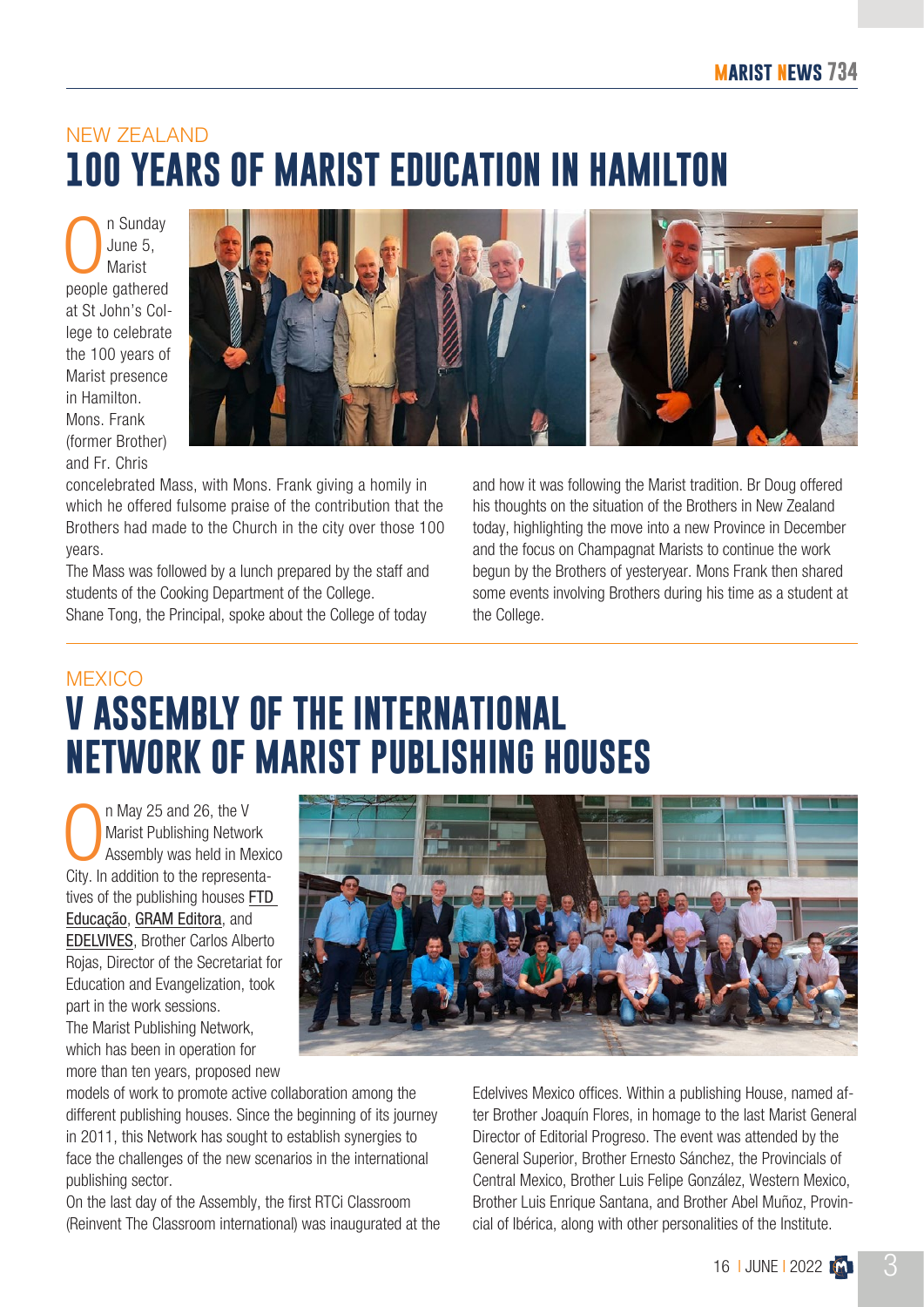#### **marist news 734**

### AUSTRALIA **BR. PETER CARROLL FIRST PROVINCIAL OF STAR OF THE SEA PROVINCE**

 $\prod_{\text{Dose}}$ he General Council announced the appointment Br. Peter Carroll as Provincial of the new Star of the Sea Province in Oceania, for a period of three years, starting on 8th December 2022, when will be inaugurated the new Province. The new province will be composed of the actual Province of Australia and the District of Pacific. The new Province consists of eleven countries: Australia, Cambodia, News Caledonia, Papua New Guinea, Solomon Islands, Timor Leste and Vanuatu, Fiji, Kiribati, New Zealand and Samoa.

In his letter, sent to the brothers of the District of the Pacific and the Province of Australia, Brother Ernesto said: "Thank you, Peter, for your availability and generous acceptance to serve as leader in the new Province and for your service as Provincial of the Province of Australia since September 2015. I also would like to thank Br. John, for his devotedness in serving as District Leader of the District of the Pacific since December 2019. I



thank both of you, the members of your Councils, and the various teams and committees for the journey that you have been doing together over these years, taking the necessary steps to prepare for the birth of the new Province".

#### THE NEW PROVINCE

In 2018-19, the leaders of the region engaged in a process of determining a pathway forward for Oceania. This process resulted in a workshop of representatives from Australia, Melanesia, and the Pacific in March 2020. At the conclusion of that workshop, it was unanimously agreed that one new Province in Oceania be established. The Councils of the Province of Australia and the Districts of Melanesia and the Pacific unanimously accepted that recommendation, and therefore, formally requested that the General Council approve the plan to move to a single province for the region. On September 12, 2020, the General Council approved that request and endorsed the plans to move to a single administrative unit for Oceania by the end of 2022.

The new Province will be inaugurated on 8 December 2022, during the first Chapter, that will be hold in Mittagong, Australia, from 8 to 15 December 2022.

#### BR. PETER CARROLL

Br. Peter was appointed provincial of Australia on January 15, 2015, a role he currently holds. During the General Conference on March 25, 2022, he was appointed first provincial of Star of the Sea.

I was born in 1958 and raised in Bundaberg and Brisbane, Queensland, Australia. I was the middle of three children; my older sister died in 1979 and my younger sister lives with her husband and two sons in Brisbane.

After completing my secondary schooling at Marist College Ashgrove I commenced the Postulancy in 1977 and entered the Novitiate in 1978. I took first vows in January 1980 and made Final Profession in 1986.

During the post-Novitiate period I completed studies at Macquarie University and post-graduate studies at what is today the Australian Catholic University.

From 1984 to 2012 my ministry was exclusively in secondary school education. I specialised in Religious Education and led

these departments in three schools. I then moved into school leadership and spent 15 years as Principal of three Colleges: one in Queensland and two in New South Wales. I was first elected to the Provincial Council of the former Sydney Province in 2003, elected to the Provincial Council of the Australian Province when it was formed in 2012 and appointed by Br Jeffrey Crowe as his Deputy Provincial at the same time. During that time I have supported the Provincial, assisted with a range of pastoral matters and been involved in the professional standards area. The good Lord has blessed me in many ways: having truly admirable parents, being raised in a loving home with supportive family, being called to the Marist way, being given so many opportunities over the past years.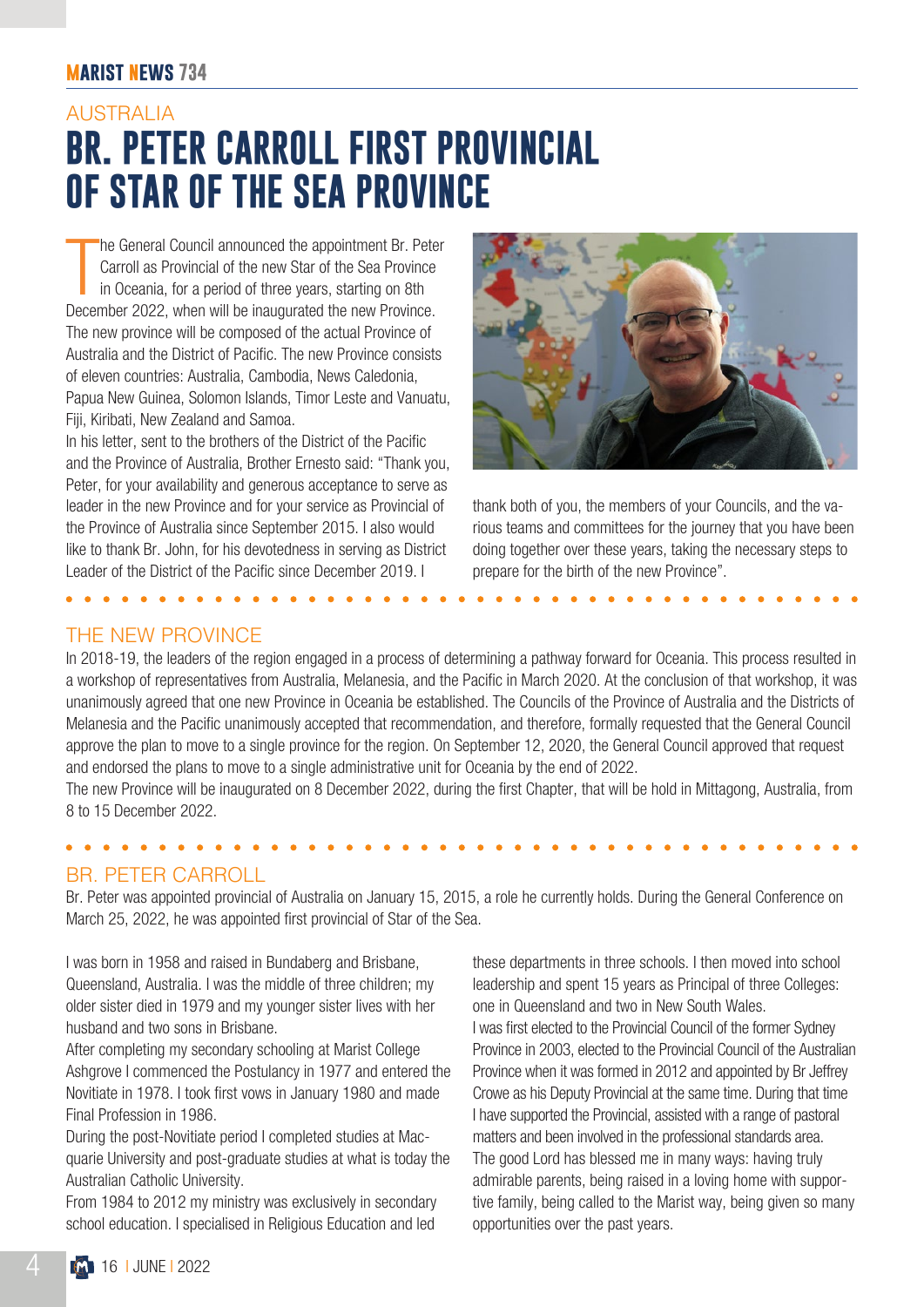#### marist world

– HERMITAGE

HAITI: NEW HAITIAN MARIST BROTHERS: ISMICK, BÉALY, FREDLET, JONHSON, WITH BROTHERS ANTONIO CAVAZOS AND LUIS ENRIQUE, PROVINCIAL FRANCE: IN THE FOOTSTEPS OF CHAMPAGNAT HAITI: NEW HAITIAN MARIST BROTHERS: ISMICK. MALAWI: MTENDERE NOVITIATE





ITALY: PATHWAYS RENEWAL IN MANZIANA

SPAIN: GRATITUDE OF THE BADALONA COMMUNITY FOR 118 YEARS OF MARIST **PRESENCE** 

CANADA: FRATERNITY « BUENA MADRE » OF THE **CMMF** 

### PHILIPPINES **INTEGRATED BAR FORGE PARTNERSHIP WITH MARCELLIN FOUNDATION**

A nother milestone program for the welfare of children in conflict with the law was launched at Marcellin Home last June 3, 2022. The members of the Integrated Bar of the Philippines (IBP), a professional organization of lawyers of South Cotabato and General Santos City, forged partnership with [Mar](https://marcellinph.org/)[cellin Foundation](https://marcellinph.org/) in their interest of working for the best interest of children in need of help. In the Memorandum of Agreement, it was articulated that the IBP members will help in the cases of children in conflict with the law and provide them with free legal assistance for the period of 3 years.

As an alternative detention center and a formative place for youth at risks, Marcellin ensures that the well-being of every child is looked after. Through the legal assistance program of the IBP, a child needing legal assistance will be referred to the lawyers who will be available for the child's concerns.

This initiative of providing legal assistance is carried on by the International Pro-Bono Alliance (iPBA0 and the Asia Foundation (TAF) through the project Strengthening the Rule of Law through



Legal Aid Clinics in the Philippines.

Joining Br. Crispin, Br. Cristino and the Marcellin boys were: Atty. Remegio P. Rojas, the IBP President, Atty. Joemar Albano, incoming President and their secretary, Atty. Donna Ann Balboa. With them are Ms. Kristine Camova, the Legal Aid Clerk and Ms. Jamaica Perater, office secretary.

The signing of Memorandum of Agreement can usher in hope for children deprived of legal assistance.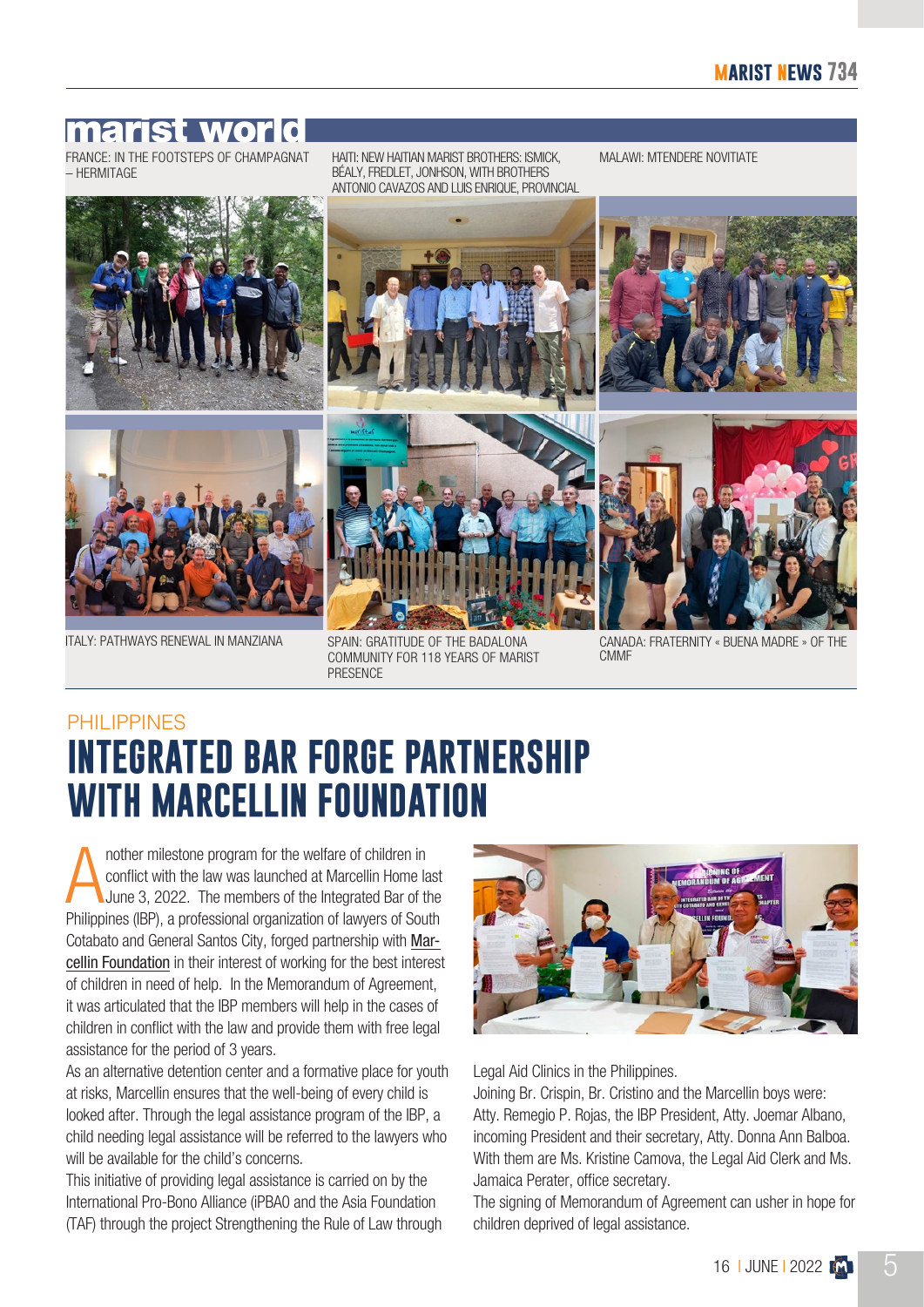# MOZAMBIQUE **NIVAVA MARIST COMMUNITY AND THE NEW HORIZONS PROJECT**

In 9th May 2022, our Marist School of Nivava and the entire Marist Community was graced with the visit of Br Mark Omede, Assistant Director of the Secretariat of Education and Evangelization and the General Manager for New n 9th May 2022, our Marist School of Nivava and the entire Marist Community was graced with the visit of Br Mark Omede, Assistant Director of the Secretariat of [Horizons Project](https://champagnat.org/en/transforming-educational-model-in-africa/), and Br Geraldo Medida, Provincial Councilor of Southern Africa for Mozambique. Nivava Marist Community is located in the Northern Region of Zambezia Province, Mozambique, about 2,000 km from Maputo, the Capital City. Nivava Marist Secondary is within the premises of the Marist Community.

The purpose of the visit was to follow up, appraise, affirm, encourage Marist educational works in the context of New Horizons Project. During the three day-visit, the Brothers gave a training on violence prevention to the teaching staff and shared on Global Marist Schools network. Besides, the two Brothers met the School Council, and visited the maize mill under transformation into classroom meant to respond the rapid increase of students. They also visited the garage at its last stage of renovation to become the school tack shop for income generation activity intended to support the needy students. The School Council warmly receive the Brothers who receive gifts, local products that the local community holds very dearly.

On the same occasion, other acts of generosity from New Horizon Project and Manhiça Marist School Students took

On the occasion, the visitors emphasized that Manhiça School students made donation from the bottom of their hearts moved by genuine sentiments of solidarity as they embark on journeying together as a global family. In his remarks, Br Mark explained extensively to the better understanding of the audience, about the meaning of these donations and the necessity of Nivava School joining the Marist Schools Global Network. This was seconded by Br Medida who encouraged the school not to shy away whenever in need.

It was an utmost pleasure to have our Brothers Mark, Geraldo Medida, in Nivava. The School Community takes this opportunity to thank the New Horizons Project Management team for bringing a transformative education model to our schools. Please, do come always to our aid for we cannot run the school by ourselves and without resources and competencies, the project promotes. This aid comes at a very critical moment when the Mozambican Government has stopped channeling in the little money that it used to give to all the Religious Schools, including ours. We equally thank Manhiça Marist School for extending its generous hand to our dearest students, most of whom can hardly afford to buy a pair of school uniform.

> João Serrote – President of the School Council Jose Ernesto Gemusse – School Director

supported the school with equipment such as a photocopier, power stabilizer, UPS and battery for solar panels for the school, the students donated assorted secondhand clothes, school bags and school material to their brothers and sisters, children of Champagnat in Nivava. The two donations were wholeheartedly presented in the presence of Marist Staff School Council and the teaching staff.

place. While the Project

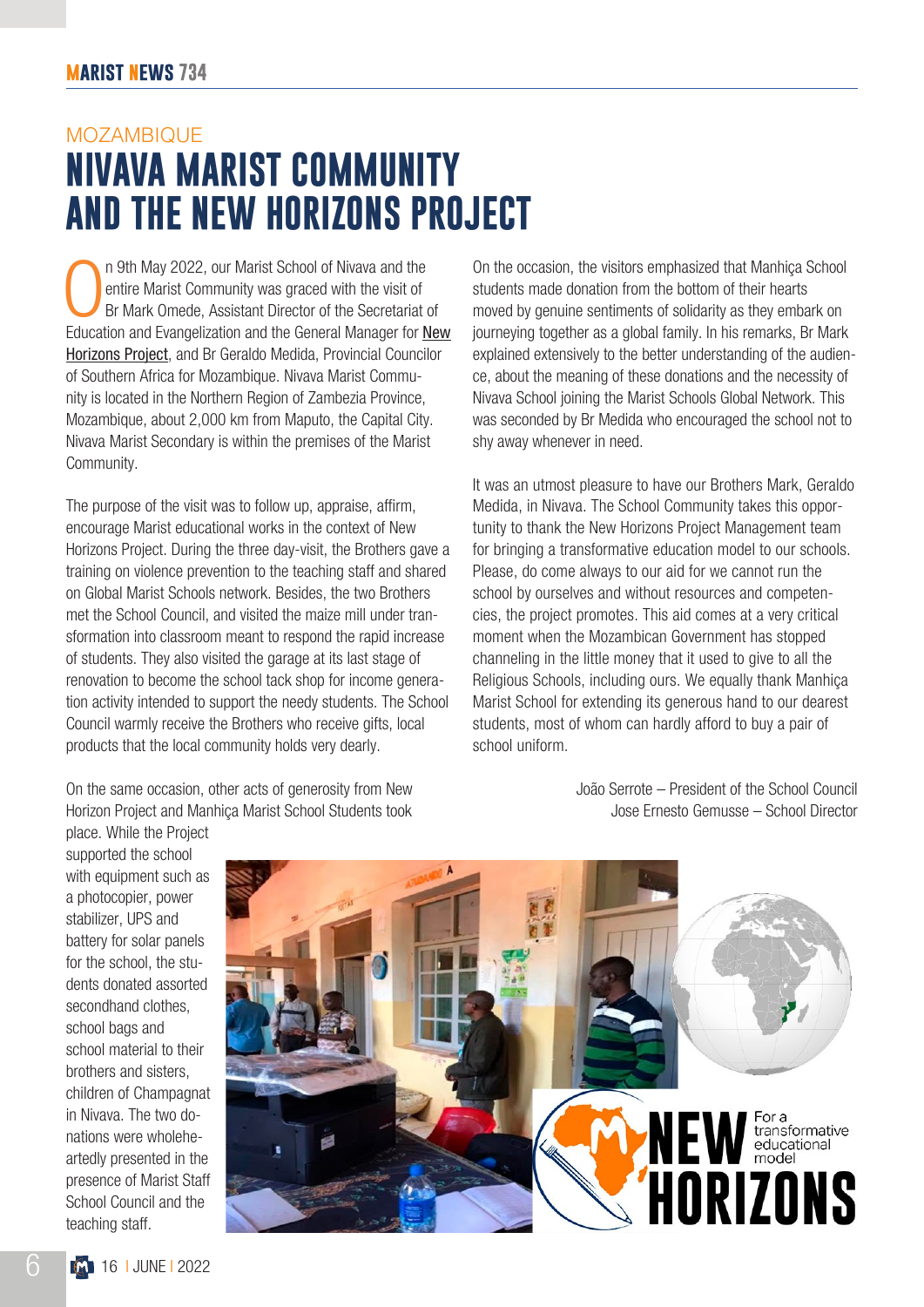The archives teams of the Property of the USA and the District of met in Esopus over the past to explore the possibility of a Marist Brothers archive as the into the future.<br> **ARANDINA**<br>
In Venezuela on June 6, Ance Maryca The archives teams of the Province of the USA and the District of Canada met in Esopus over the past weekend to explore the possibility of a unified Marist Brothers archive as they move into the future.

#### **Norandina**

In Venezuela on June 6, Andrés, Marycarmen, Deysi, Neida and María José renewed their commitment to the Marist Charism. They are part of the Marist family of the Instituto Juan XXIII. The celebration took place in the Nuestra Señora de Guadalupe Parish.

#### **Brasil Centro-Sul**

The Province has announced an agreement with the Apostles of the Sacred Heart of Jesus to take over, in January 2023, the Sagrado Coração de Jesus School in Birgüi, state of São Paulo, which will be renamed Escola Champagnat de Birigüi. In the communiqué released last 13, Brother Benê Oliveira, Provincial, assumed the commitment to continue the mission of the Catholic school in the city, walking in unison with the Sisters and with respect for the history of this educational establishment.

#### **Mexico Central**

The areas of Education and Marist Youth Ministry are organizing the "First Provincial Meeting of Art and Culture", which will take place from Friday 17 to Sunday 19 June in Querétaro. The theme of this first meeting is "Deconstructing to rebuild new normalities".

#### **Spain**

[In this link](https://bit.ly/3H8vFJM) is now available the issue 97 of the magazine SED SOLIDARIOS. This issue reviews the last months of work of the Marist NGO in Spain, and also mentions the emergency campaign in favor of the refugees from the war in Ukraine.

### MARIST DISTRICT OF ASIA **THE SUPERIOR APPOINTED FOR A SECOND TERM**

he Genera<br>Council an<br>nounced tl<br>appointment Br he General Council announced the Canísio José Willrich as Superior of the Marist District of Asia for a second term of three years. Brother Canísio will begin his mandate as District Leader during the celebration of the District Chapter

which is to be held from the 16th to the 19th of August 2022.

In his letter, sent to the Brothers of the District, Brother Ernesto thanked Br Canísio for the work accomplished during his first period, and also extend his gratitude to the District Council for the performance. "Thank you, Brothers



and Lay Marists, for all you do to keep Marcellin's dream alive in the countries that comprise the Marist District of Asia", said Br Ernesto.

The Marist District of Aisa (MAD) consists of communities in 6 countries: Thailand, Bangladesh, India, Cambodia, China and Vietnam.

#### BR. CANÍSIO JOSÉ WILLRICH

El H. Canísio nació el 17 de febrero de 1972 en São Vendelino, RS, Brasil. Forma parte de la provincia Brasil Sul-Amazônia. Entró en el juvenato marista en 1986 y realizó sus primeros votos el 8 de diciembre de 1992 en Passo Fundo. Seis años después, en 1998 hizo su profesión perpetua el 22 de noviembre de 1998.

Estudió teología en la PUCRS. Y asimismo, realizó un curso de catequesis y otro de psicopedagogía en São Paulo. Además de estudiar inglés, también realizó un curso de formadores en Chile.

Como parte de su experiencia laboral en la provincia, el H. Canísio se ha dedicado por varios años a la formación inicial de la provincia, a la pastoral vocacional, a la obra social, y ha trabajado como profesor y animador de comunidad.

El H. Canísio, originario de la Província Brasil-Sul Amazônia, forma parte del Distrito Asia desde hace 14 años. Comenzó su preparación para la misión Ad Gentes en 2007. Realizó un curso de perfeccionamiento del idioma inglés en Sudáfrica y estudio misiología 5 meses en Davao, Filipinas.

En el 2008, fue enviado a Vietnam, donde aprendió el vietnamita y trabajó en la promoción vocacional y la formación inicial. Fu nombrado leader del Distrito en 2019. Desde 2012 hasta 2014, trabajó en el Noviciado de Cotabato, Filipinas, y posteriormente, tras colaborar en el Noviciado de Tudella, Sri Lanka, desde 2014 hasta 2016, regresó en 2016 a Vietnam, donde se dedicó a la Pastoral Vocacional y formación inicial. Fue secretario del consejo y por dos veces consejero del Distrito Asia. Fue nombrado superior del districto en 2019.